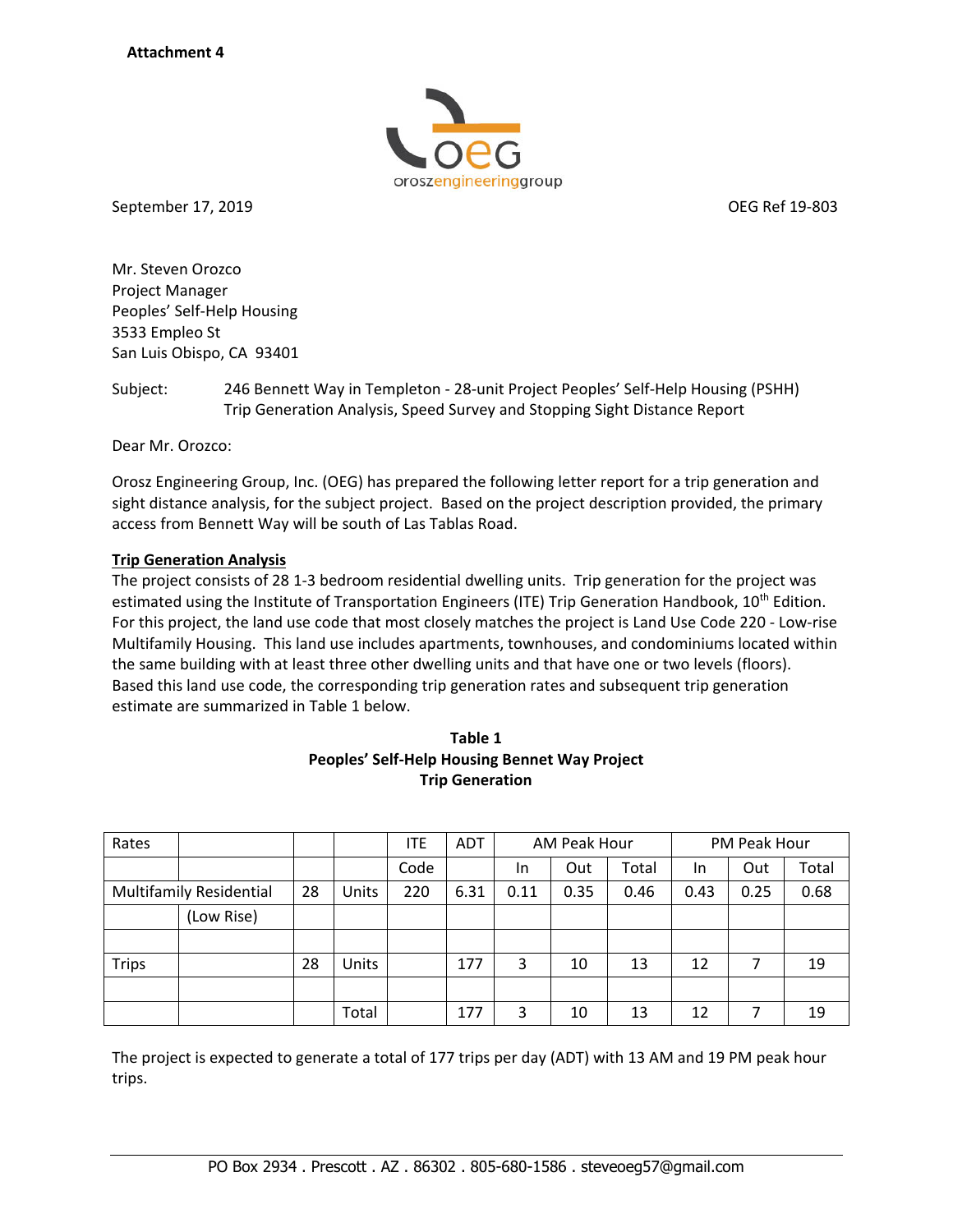PSHH – 246 Bennett Way September 17, 2019 Page 2

## **Sight Distance Analysis**

The existing intersection stopping sight distance was evaluated for the proposed site access on Bennett Way. A site visit was conducted to document the current site conditions for both topography and speeds. Bennett Way is striped with one 12-foot travel lane in each direction with an eight-foot wide parking lane adjacent to the project site. The lanes are separated by a double yellow, no passing stripe. This portion of Bennett Way does not have a posted speed limit. The extension of Bennett Way to the south and west of the project site has a 25 MPH posted speed limit.

Actual vehicle approach travel speeds were documented for this segment of Bennett Way and were found to be 45 MPH for northbound traffic and 35 MPH for southbound traffic. The vehicle speeds for southbound traffic are influenced by the traffic signal at Las Tables Road. Based on field observations, the majority of southbound traffic using Bennett Way makes a slow moving turn from Las Tablas Road onto southbound Bennett Way. The available stopping sight distance was field measured in both directions. The results of speed analysis are attached to the rear of this report.

Based on the current County of San Luis Obispo Stopping Sight Distance criteria (Standard A-5a), the required stopping sight distance and available sight distance are summarized below.

| Location                 | Approach<br>Speed | <b>Required Corner</b><br>Sight Distance | Actual<br><b>Stopping Sight</b> | Comments      |  |  |
|--------------------------|-------------------|------------------------------------------|---------------------------------|---------------|--|--|
|                          |                   |                                          | <b>Distance</b>                 |               |  |  |
| Bennett Way at Project   |                   |                                          |                                 |               |  |  |
| Access                   |                   |                                          |                                 |               |  |  |
| Looking to Drivers Left  | 35 MPH            | 385'                                     | 269'                            | Short to Left |  |  |
| Looking to Drivers Right | 45 MPH            | 495'                                     | $700'+$                         | Ok to Right   |  |  |

As seen in the table above, the available corner sight distance condition at the proposed main access location, to the drivers right for northbound traffic, does meet the current minimum County Standards.

Looking to the left from the proposed site access, the existing available corner sight distance is less than the current County standards. The limitation that impedes the available sight distance is the existing sewer lift station fencing and equipment. The equipment is located within five feet of the back of sidewalk.

The available sight distance does meet the minimum stopping sight distance as required by Caltrans and the previous County standards. The minimum stopping sight distance for Caltrans requirements is 250 feet and can be provided with the project access.

Due to the location of the public utility encroaching in the front set-back requirements, lack of crash history, limited site frontage to a public street (Bennett Way) and that the Caltrans stopping sight distance can be provided, the County should consider waiving their current standard and accepting the available stopping sight distance for this site under these conditions.

Other mitigation measures could be to install 25 MPH speed limit signs on Bennett Way to match the other section of Bennett Way. The existing parking zone should be revised to a no parking zone to improve the stopping sight distance for the project site. On‐site parking is being provided to meet the proposed parking demands; no on‐street parking should be needed to meet the project needs.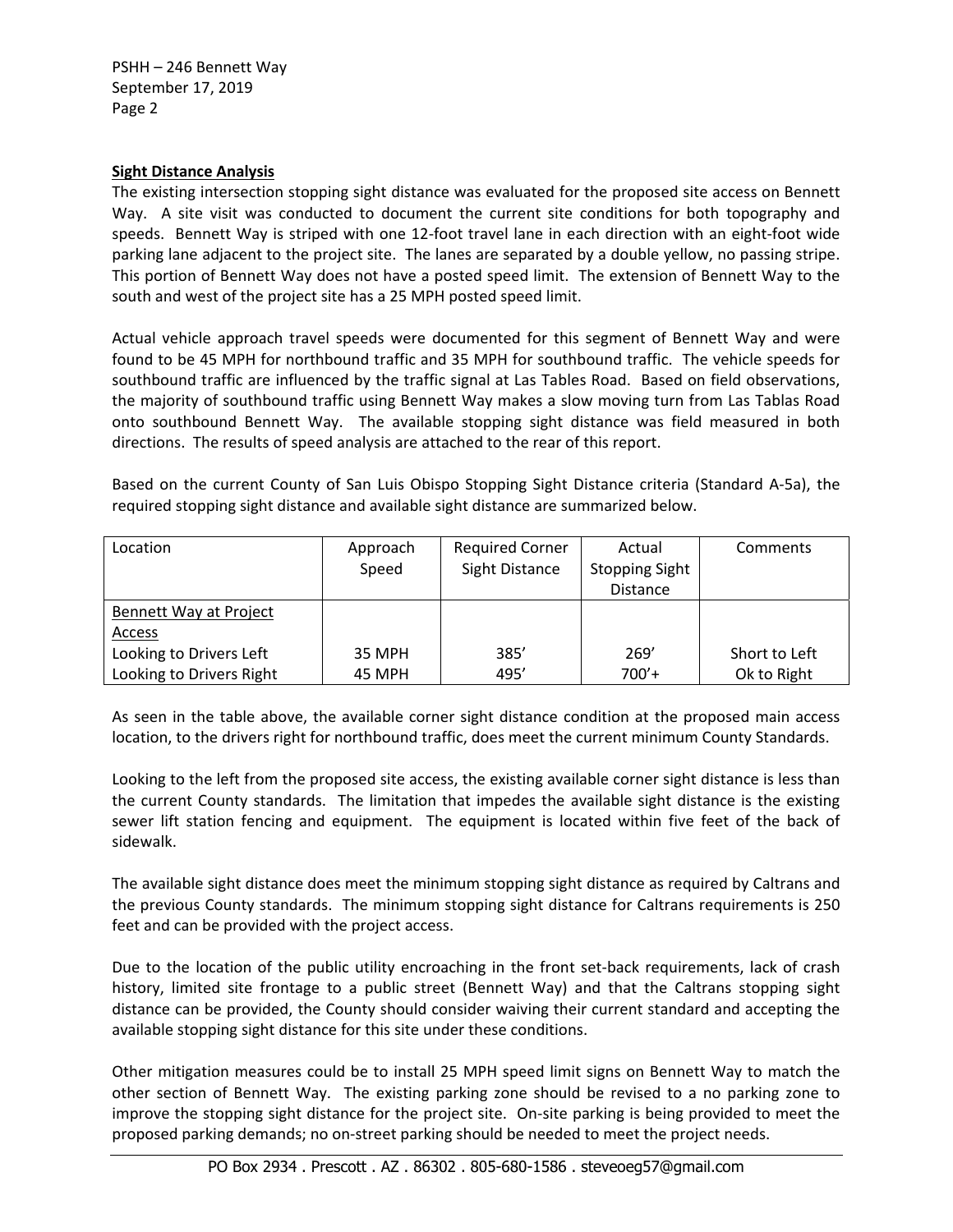PSHH-246 Bennett Way September 17, 2019 Page 3

### **SUMMARY**

The proposed project result in a total of 19 new PM Peak Hour Trips. Based on the trip generation evaluation, the project is not expected to result in any significant impacts.

To improve the stopping sight distance at the proposed site access, measures that could be to installed include 25 MPH speed limit signs on Bennett Way south of Las Tablas Road to match the other section of Bennett Way; and the existing parking zone should be revised to a no parking zone to improve the stopping sight distance for the project site, while keeping the centerline striping location. On-site parking is being provided to meet the proposed parking demands; no on-street parking should be needed to meet the project needs.

The County should accept the reduced stopping sight distance for southbound approaching traffic to the project site access due to: no reported crash history, excessive cost of relocation of a public utility required to meet the standard, limited project site frontage to a public street for access (Bennett Way), and the available stopping sight distance, meets both the previous County standard and the current Caltrans standard for the observed vehicle speeds.

This concludes our traffic analysis for the proposed Peoples' Self-Help Housing project. Should you have any questions, or require additional information, feel free to contact us.

Sincerely

Stephen A. Orosz, P.E. **Traffic Engineer** Orosz Engineering Group, Inc.

Enclosure

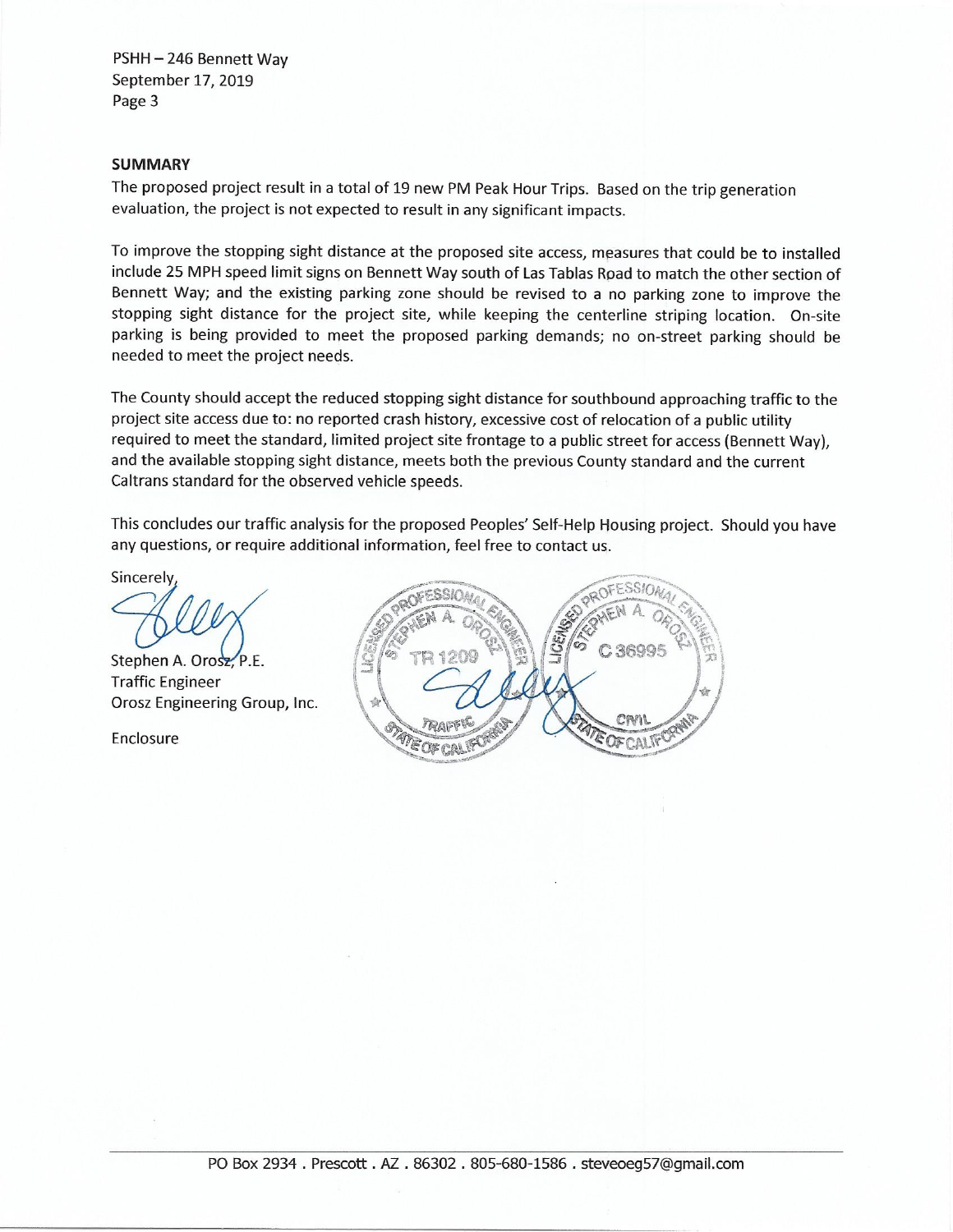#### Location: Bennett Way Direction: SB Date: File: Primary Access Time: **MPH** 5 10 15 20 50 & over 0 50  $0 \mid 50$  $0 \mid 50$ 0 50  $0$  50 45 0 50  $0 \mid 50$ **X** 1 50 **X X** 2 49 **X X** 2 47 40 0 45 0 45 **X X** 2 45 **X X X** 3 43  $\begin{array}{|c|c|c|}\n\hline\n0 & 40 \\
\hline\n4 & 40\n\end{array}$ 35 **X X X X** 4 40 **X X X** 3 36 **X X X X** 4 33 **X X X X X** 5 29 **X X X X** 4 24 30 **X X X X X** 5 20 **X X X X X X X** 7 15 **X X X** 3 8 **X** 1 5 **X X X** 3 4 25 & under **X** 1 1 50 50 **VEHICLE SPEED DATA NUMBER OF VEHICLES TOTAL NUMBER OF VEHICLES OBSERVED** Date: 9/13/2019 TOTAL EACH SPEED  $2:30$  PM

**Exhibit B**

X - Southbound **SB 85th percentile speed 37, use 35 MPH**

**Pace 28-37 MPH 76% of total Traffic**